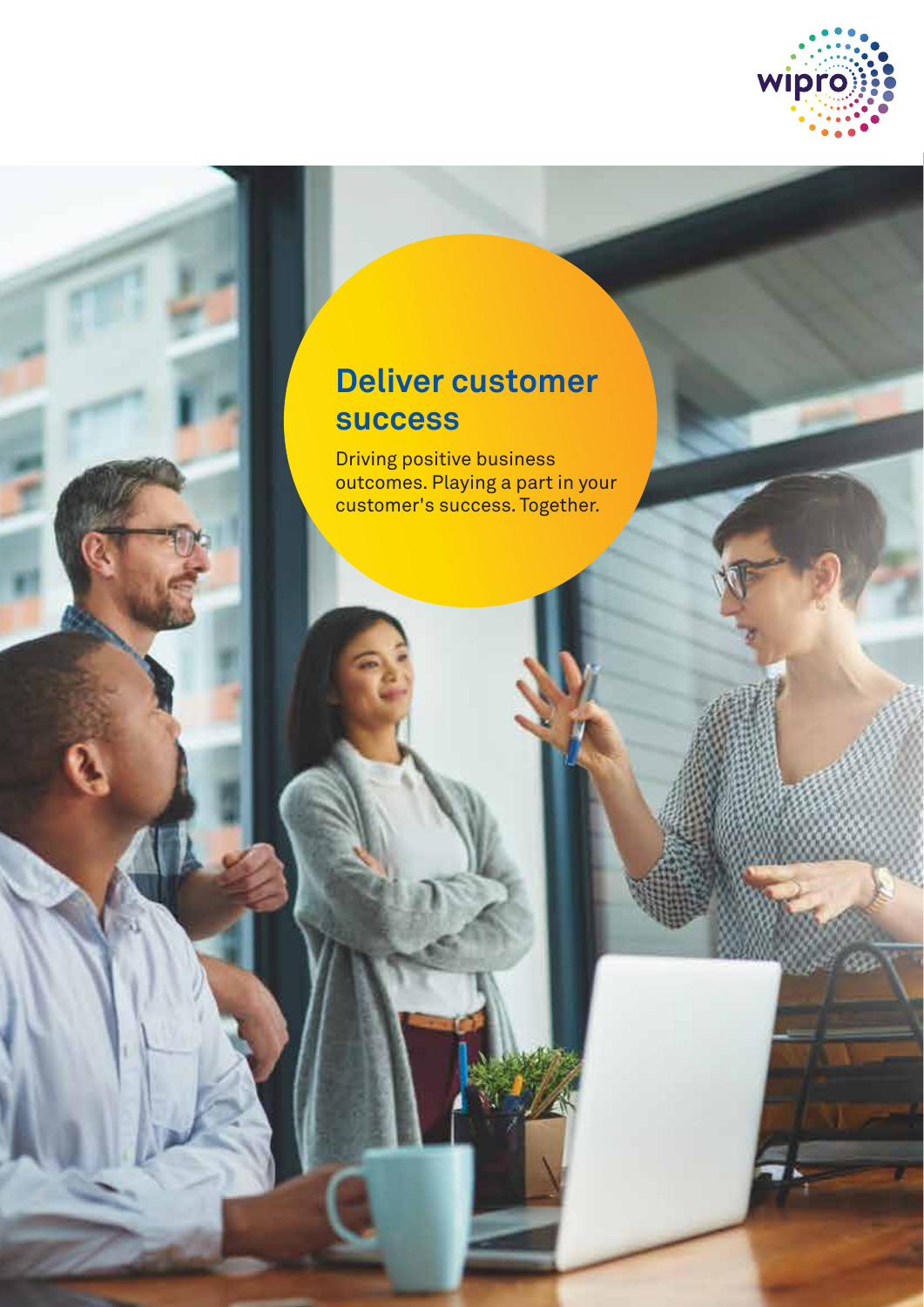## Your Customer's Success - Our perspective

You have a product which is great at meeting your customer's need. However, what fuelled the start of your business may not be enough to help it grow and thrive.

A detailed understanding of your customer's need and the experience expected to meet the need must flow into your product engineering and build journey.

The product, once built, must drive how you attract and acquire customers. Customers in turn, must know how to implement the product so that there is wide scale adoption to meet the need for which your product was designed in the first place.

Of course, the concerns and challenges that arise with product usage must be immediately addressed so that the adoption experience never falters and the trust factor starts developing.

Finally, when your customer is ready for a change you must be ready to initiate that change by introducing newer products proactively, so as to keep them evolving and ahead of their need transformation curve.

This is how we see you and your product driving your customer's success. This is how we see your business growing and thriving.

On your customer success journey, Wipro is keen on walking right alongside you.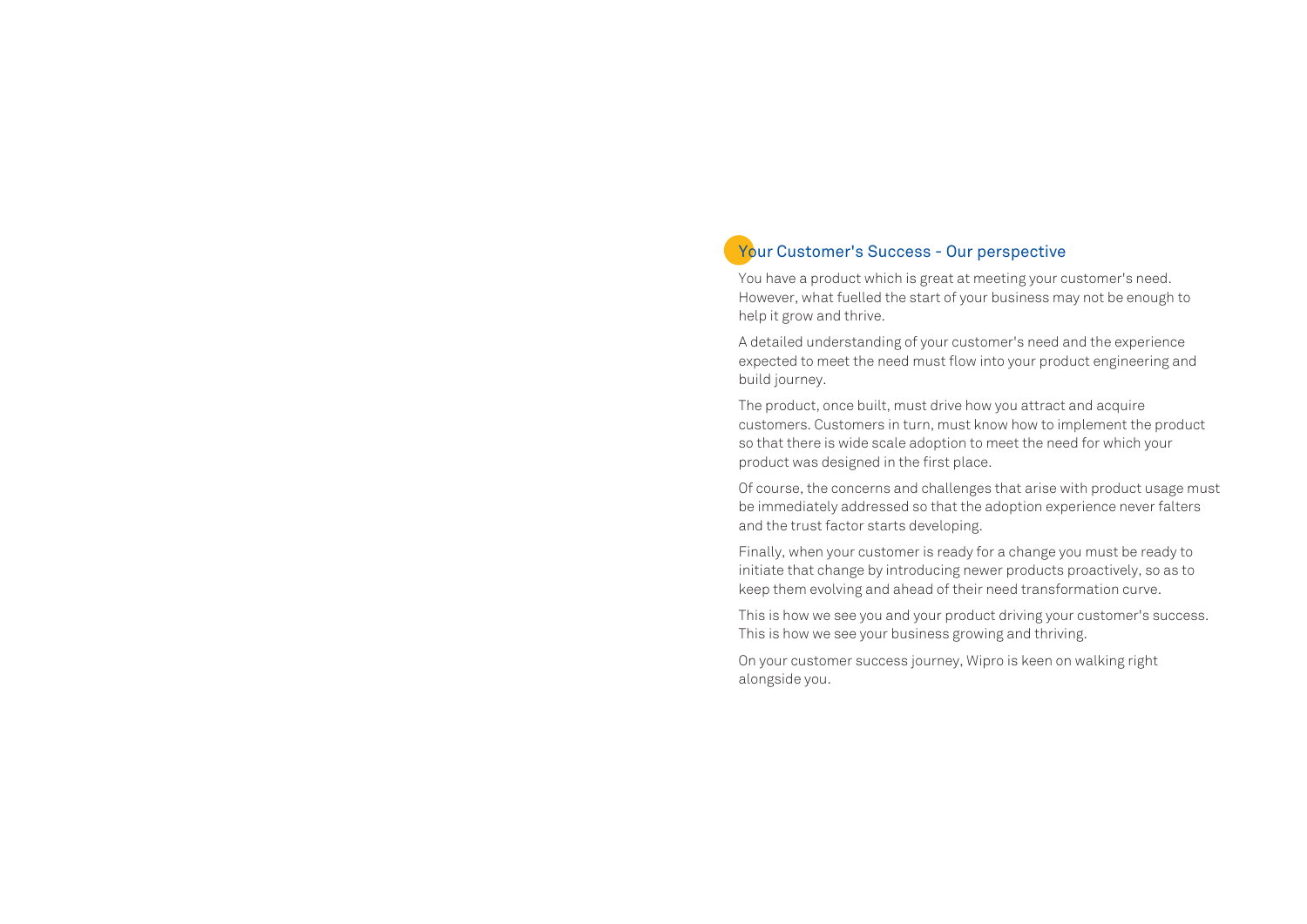# **Bringing Value across your product life cycle**



## **Sustenance to retirement**

Product Portfolio Management Product End of Life Management

1. Business Process Services (Run & Re-engineering) 2. Enterprise IT Services (Dev, Support, Transform) 3. Business Insights Services (Aggregate, Analyze, Inform, Predict)





## **Enterprise Efficiency Transformation**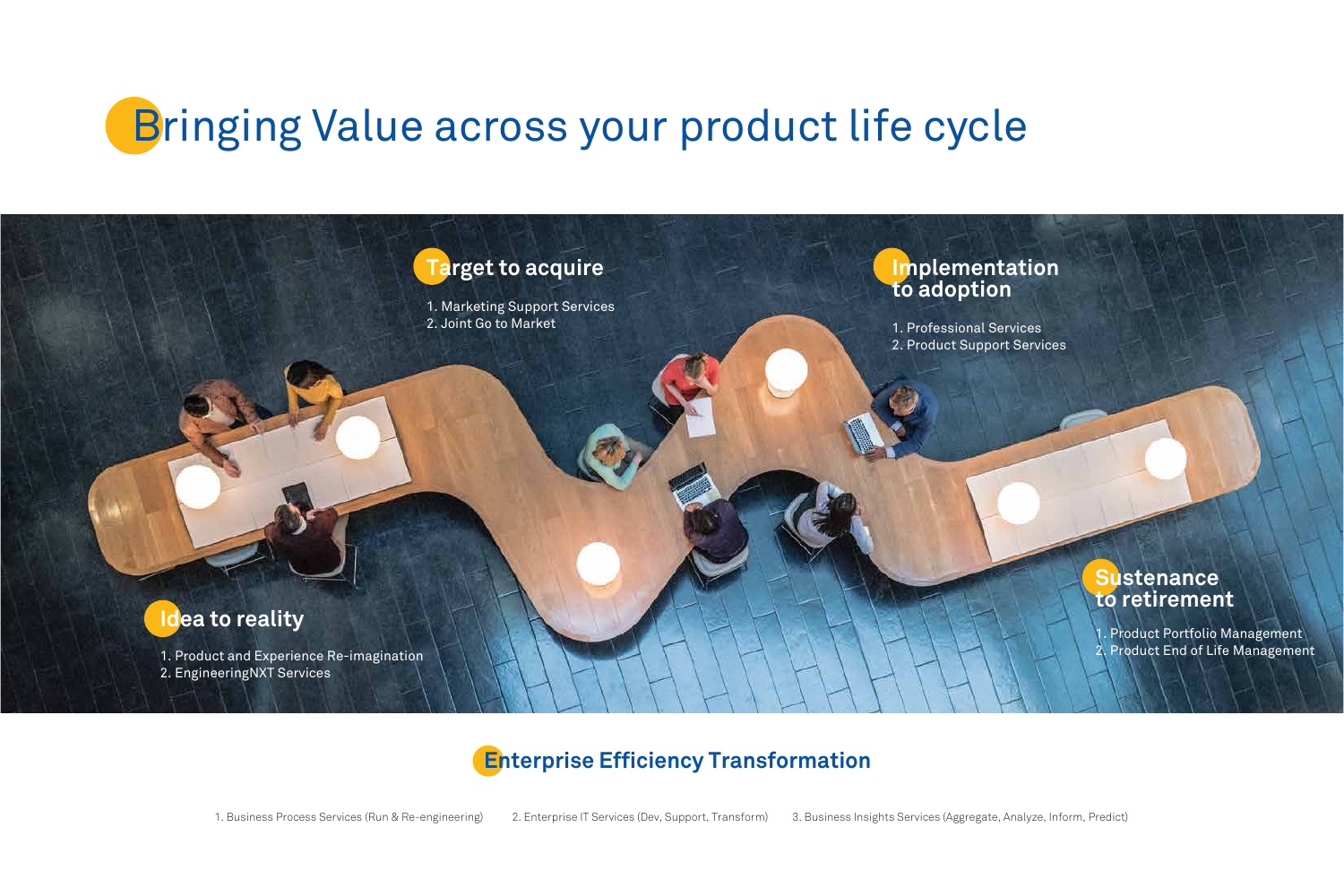#### **1. Product & Experience re-imagination**

#### Product Experience & Design Re-imagination

- Reimagine, Design and Build Products, Services and Processes
- User Research and Journey Mapping on Products
- Platform Re-Engineering for Cloud Services and Products
- Platform Modernization, Containerization & Micro-services Enablement
- Scale on Cloud Scalability, functionality, performance, security validation for Cloud based products

#### Mobility & UI Modernization

- Build for mobile devices, software apps, porting to newer versions – OS, devices
- User centric design, Cross platform UI design, Wireframe design, UI prototype build
- Frontend modernization Angular, React
- Wearables development, Mixed reality solutions – AR / VR
- AI-ML Enabled Smart Products & devices

## **2. EngineeringNXT services**

#### Product Build and Modernization

- Product Build using COTS / open source frameworks
- Data Insights enablement Engineering analytics platform with ML
- API first Integration Platform as a Service
- Product Derivatives Build, Own and Support Product Derivatives
- Product POD services Co-located high performance agile teams to augment and scale your engineering and innovation capacity, on demand, for improving your time to market with capabilities like Cloud Native, DecSecOps, AI/ML.
- Wide spectrum of technology leverage across VLSI & System Design, Wireless, Data Platforms, IoT and Industry 4.0.

#### DevOps Engineering

- Agile DevOps implementation Interconnection of ALM tools
- On-demand environment management – private / public cloud, workbenches
- OpenALM Integrated DevOps solution providing unified view of various software development & deployment actions

#### CloudOps / SRE Engineering

- Customer and Customer data onboarding
- Cognitive Assist and Insights BOTs for SRE

## **Idea to reality**

Envision, reimagine and deliver next generation products and serivces.

Partnering with your Chief Technology Officer (CTO) / Head of Product Engineering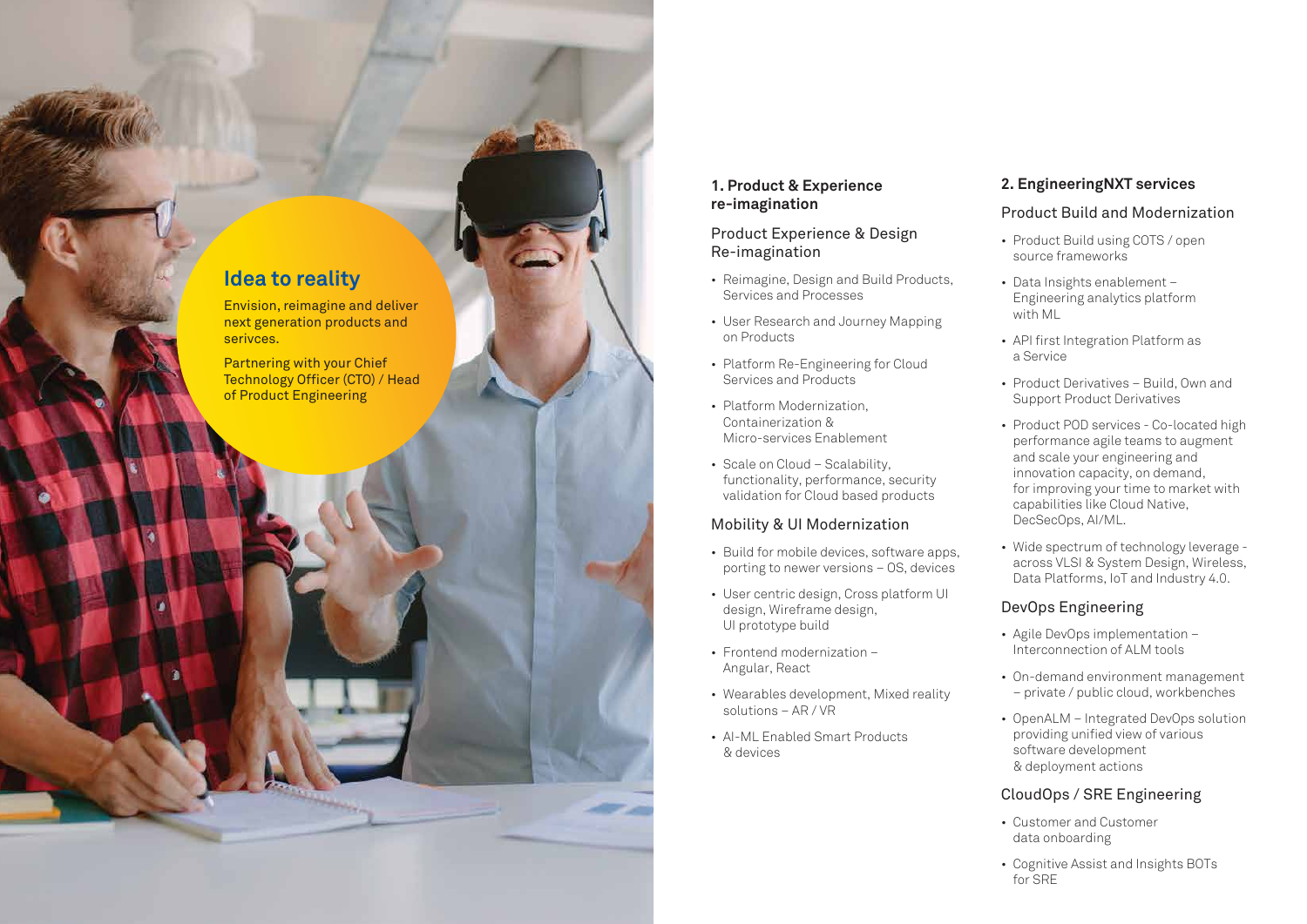#### **1. Marketing Support Services**

#### Digital Marketing

- Experience Platform
- Campaign Management
- Insights enabled Intervention
- Digital Marketing models
- Data-driven planning
- Performance dashboard management
- Social Media Management

#### Marketing as a Service

- Dynamic content design, creation, distribution and management
- Assess and Fix Marketing Operations via rapid prototypes and test pilots
- Marketing Innovation Mar-Tech Sandboxes and accelerators
- Regulatory Compliance Solutions
- Customer Discovery and Insights
- Mar-Tech Investments & Incentive fund management

#### Digital Commerce

- Commerce Modernization
- Digital commerce models
- eContent creation and delivery
- eCatalog design and product evolution
- eMarketing activation and client training
- eStore set-up and optimization
- Digital sales analytics

#### **2. Joint Go To Market**

- Identifying the buying center and personas
- Craft a value matrix and messaging
- Develop joint value proposition, buyers journey and sales strategy
- Develop value-based demand-generation activities
- Assess and help in geo-expansion readiness

## **Target to acquire**

Reach customers in innovative, targeted and effective new ways.

Partnering with your Chief Marketing Officer (CMO)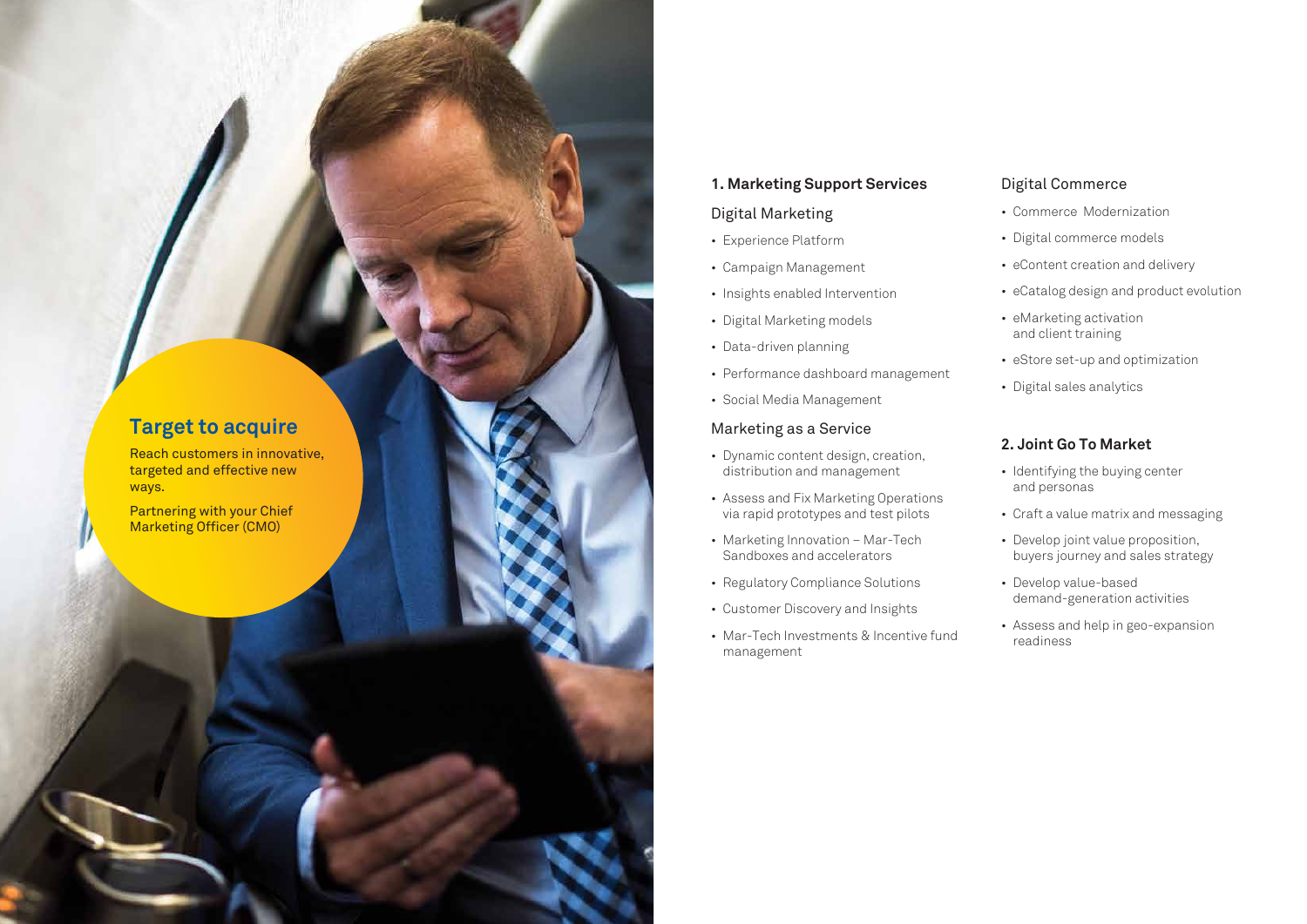#### **1. Professional Services**

#### Implementation Services

- Bid desk, pre-sales & Proposal services
- Global capability / talent augmentation
- Turnkey project delivery, white box services
- Build, operate & transfer professional services organization, Complete take over of professional services team
- Multi-location / language implementation

#### Consulting Services

- Advisory Services to help solve business challenges
- Product design transformation using product-service experience designs
- Product strategy, design & planning
- Business value & ROI analysis
- Market mapping & strategy alignment

### **2. Product Support Services**

#### Customer Support

- Technical support for enterprise customers (L1 to L4 support)
- Technical / Development support and documentation / technical publication services
- Digital Biz Ops Content, Pricing Title management, Token minting
- Commercial partner engagement support
- New product and SKU launch, pricing updates, promotion configuration, availability configuration, Inventory updates. Mapping product to warranties

#### Product Maintenance

- Engineering support for major & minor product enhancements
- Release Management New product releases, point releases
- Platform Migrations, Conversions
- UI / UX enhancements

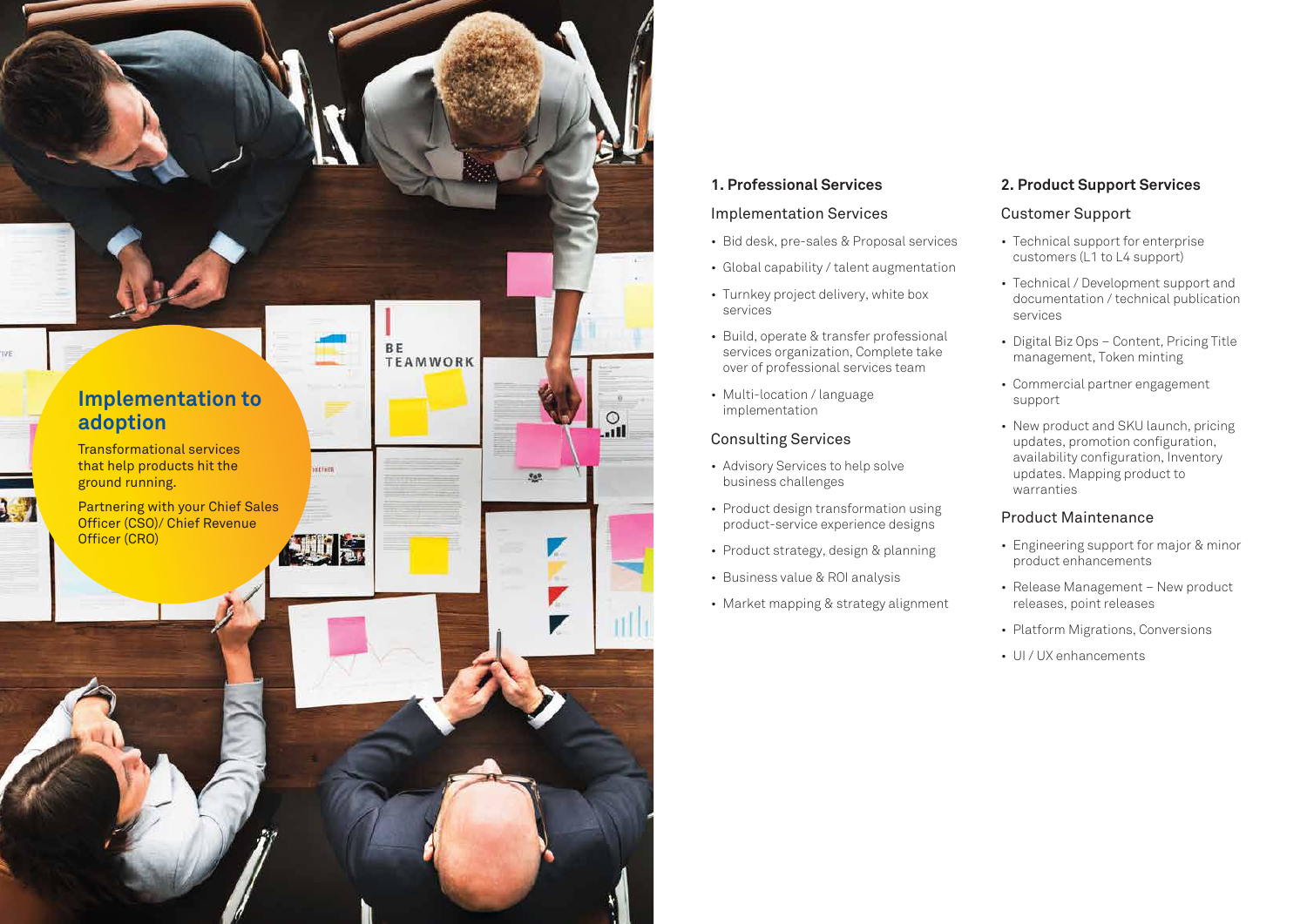#### **1. Product Portfolio Management**

#### Portfolio Assessment and **Optimization**

- Product portfolio roadmap assessment & rationalization
- Assessment of product ecosystem
- Recommend product refresh, modernization, integration on need basis
- Engineering & R&D operations rationalization

#### Legacy Products Care

- E2E Sustenance of legacy, EOL / EOS products
- UI / UX enhancements
- Engineering support for product enhancements
- Release management New product releases, point releases

#### **2. Product End of Life Management**

#### License Support Extension

- Extension of license support for remaining life of product nearing EOL
- Engineering support
- Release delivery, feature delivery
- Perform bug-fix, QA, automation
- Adhere to agreed-upon SLAs for L4 support

#### IP Shared Ownership or Ownership Transfer

- Elastic engagement models
- Outcome-based / Revenue-share model
- Product refresh, create markets, revenue streams
- Ownership of product, processes
- Product IP takeover & management
- Lab infrastructure, operations takeover
- Tech support keep product current

## **Sustenance to retirement**

Services designed to keep your product going.

Partnering with your Chief Technology Officer (CTO) / Chief Product Officer (CPO)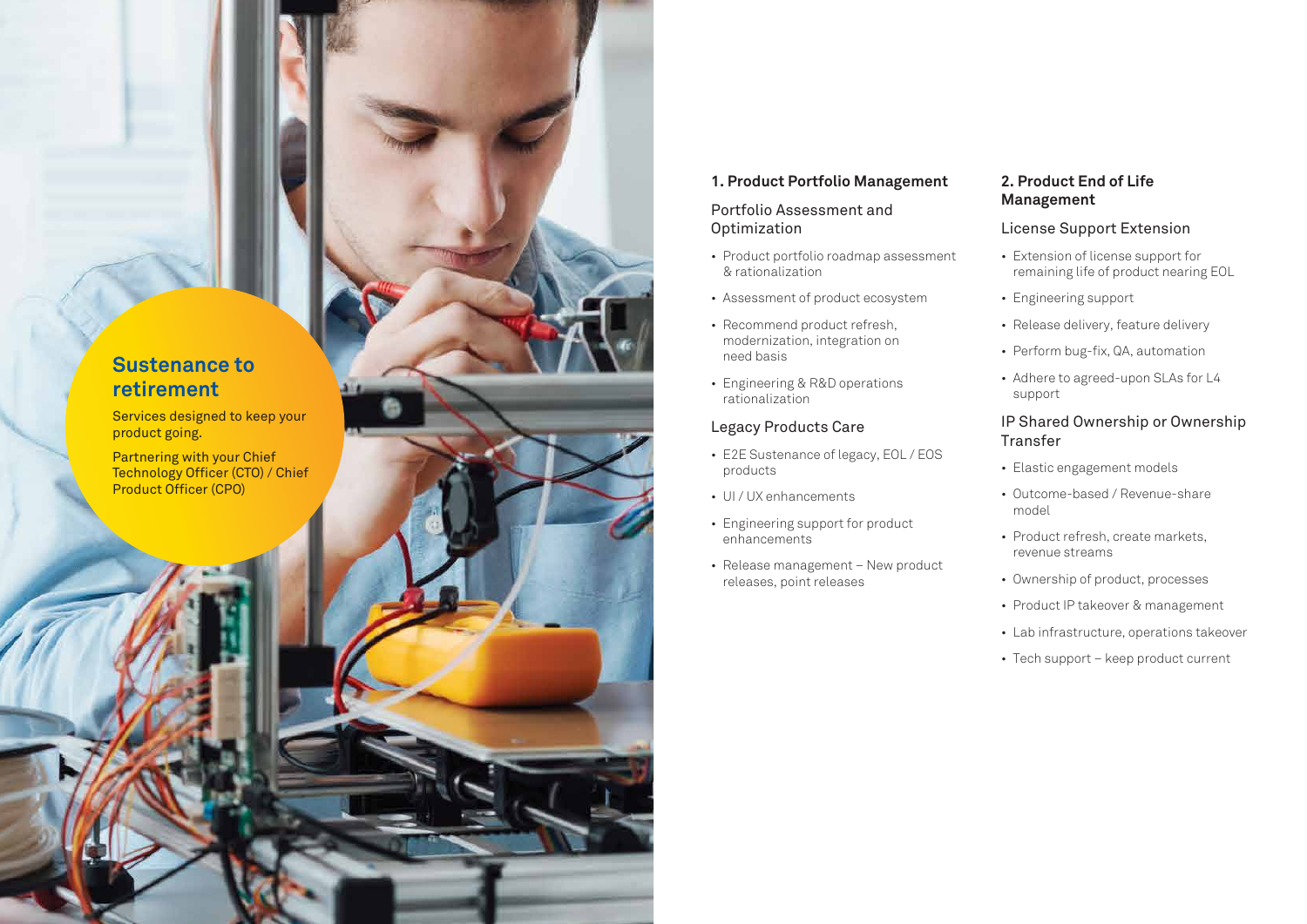## **Enterprise efficiency transformation**

Services that take your organization to the next level.

Partnering with your Chief Financial Officer (CFO) / Chief Information Officer (CIO) / Chief Data Officer (CDO)

als & Achievements

#### **1. Business Process Services**

- Data Management services, Reporting as a Service, Research Services.
- Order Management Services
- F&A and HR shared services using proprietary BPaaS platform
- Search Engine marketing services, Digital trust and safety
- Enterprise operations transformation using RPA across industry vertical & reimagining customer experience
- Legal process support services including IP Support, eDiscovery support, LIBOR compliance and Legal Consulting & Analytics

#### **2. Enterprise IT Services**

#### Enterprise Application Services

- Smart Applications Smart process, Smart platforms, Smart security, Smart interactions
- Digital experiences Mobility, Digital marketing & user experience
- Modern workplace, Cloud for digital enterprises, Digital content management, Digital apps & high value experience across channels
- Oracle, SAP, Microsoft and Salesforce Packages services consulting, implementation & maintenance services
- Quality engineering & application modernization

#### **Security**

- Comprehensive cloud security, risk management & governance
- Physical security convergence platform
- Data governance & security management platform
- Identity management & security assurance center
- Security Intelligence as a service & Integrated threat management services

#### **3. Business Insight Services**

- AI services leveraging computer vision, NLP, clustering , Advanced ML & automation.
- Data Discovery platform to simplify interpretations and decision making across industry segments.
- Legacy modernization Data migration from old data storage to modern systems
- Continuous Integration, Continuous Digital services hub – enables enterprises to choose cloud service best for the business and enable management from a single governance console.